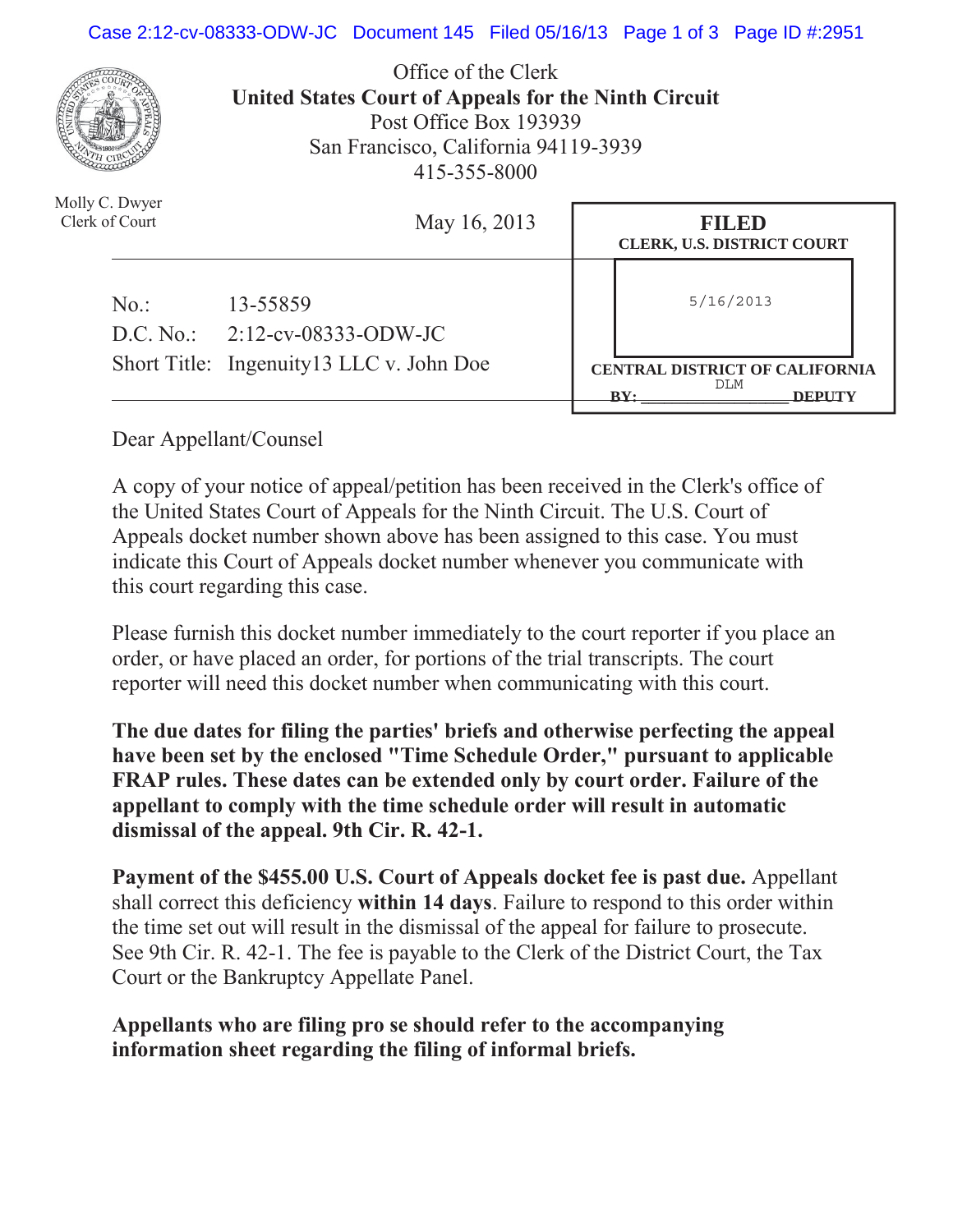Case 2:12-cv-08333-ODW-JC Document 145 Filed 05/16/13 Page 2 of 3 Page ID #:2952

### UNITED STATES COURT OF APPEALS

## FOR THE NINTH CIRCUIT



MAY 16 2013

MOLLY C. DWYER, CLERK U.S. COURT OF APPEALS

INGENUITY13 LLC,

Plaintiff,

and

PAUL HANSMEIER, Esquire,

Movant - Appellant

v.

JOHN DOE,

Defendant - Appellee.

No. 13-55859

D.C. No. 2:12-cv-08333-ODW-JC U.S. District Court for Central California, Los Angeles

# **TIME SCHEDULE ORDER**

The parties shall meet the following time schedule.

If there were reported hearings, the parties shall designate and, if necessary, crossdesignate the transcripts pursuant to 9th Cir. R. 10-3.1. If there were no reported hearings, the transcript deadlines do not apply.

| Fri., June 14, 2013             | Transcript shall be ordered.                                                                                                 |  |
|---------------------------------|------------------------------------------------------------------------------------------------------------------------------|--|
| <b>Thu., September 12, 2013</b> | Transcript shall be filed by court reporter.                                                                                 |  |
| Tue., October 22, 2013          | Appellant's opening brief and excerpts of record shall<br>be served and filed pursuant to FRAP 32 and 9th Cir.<br>$R. 32-1.$ |  |
| <b>Thu., November 21, 2013</b>  | Appellee's answering brief and excerpts of record<br>shall be served and filed pursuant to FRAP 32 and<br>9th Cir. R. 32-1.  |  |